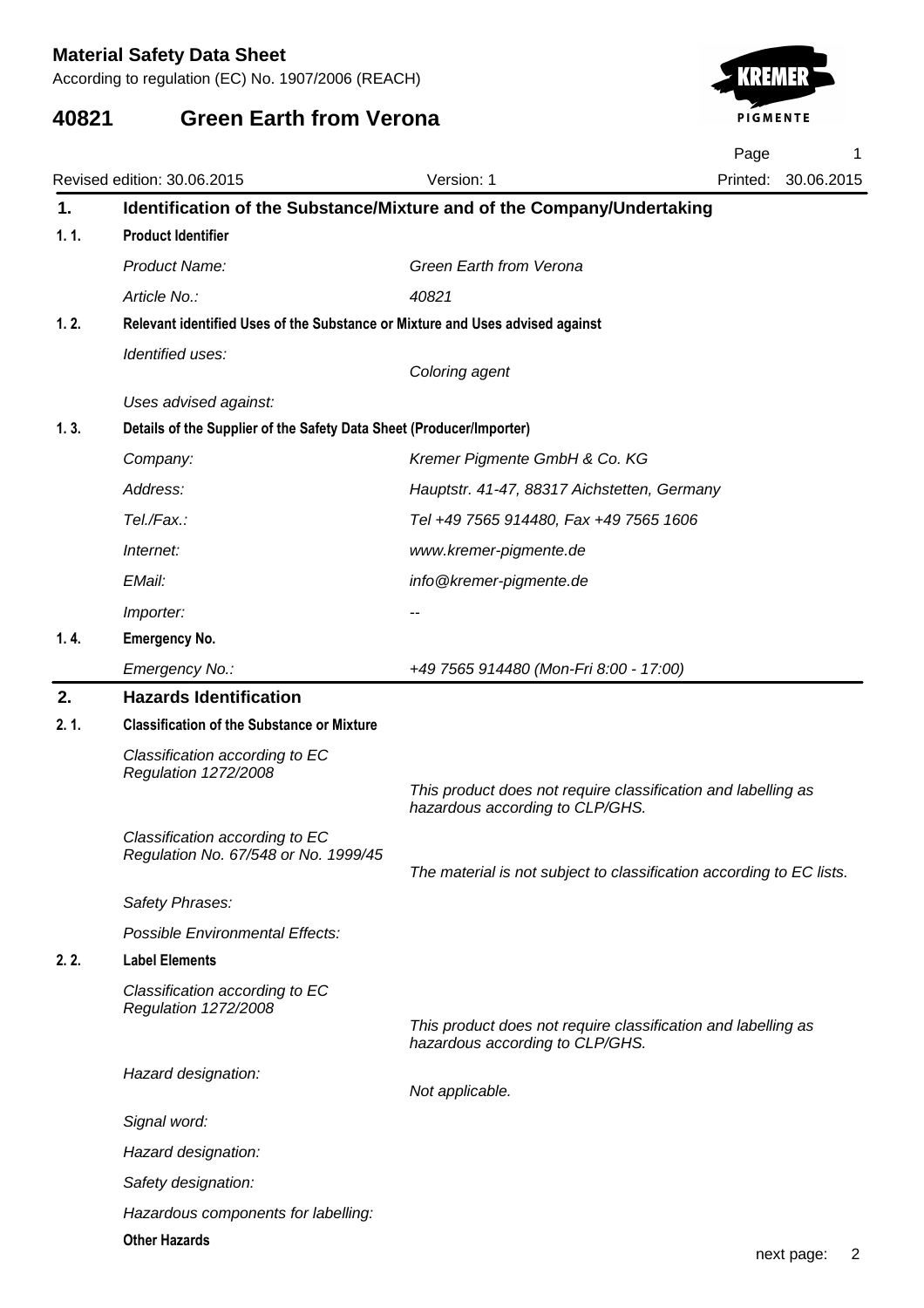According to regulation (EC) No. 1907/2006 (REACH)

## **40821 Green Earth from Verona**



Page 2

|      | Revised edition: 30.06.2015                                                | Version: 1                                         | Printed:<br>30.06.2015                                           |
|------|----------------------------------------------------------------------------|----------------------------------------------------|------------------------------------------------------------------|
| 2.3. |                                                                            |                                                    |                                                                  |
| 3.   | <b>Composition/Information on Ingredients</b>                              |                                                    |                                                                  |
| 3.1. | <b>Substance</b>                                                           |                                                    |                                                                  |
| 3.2. | <b>Mixture</b>                                                             |                                                    |                                                                  |
|      | <b>Chemical Characterization:</b>                                          | Natural green earth. Pigment Green 23, C.I. 77009  |                                                                  |
|      | Hazardous Ingredients:                                                     |                                                    |                                                                  |
|      | Additional information:                                                    |                                                    |                                                                  |
| 4.   | <b>First Aid Measures</b>                                                  |                                                    |                                                                  |
| 4.1. | <b>Description of the First Aid Measures</b>                               |                                                    |                                                                  |
|      | General information:                                                       |                                                    |                                                                  |
|      |                                                                            | No special measures required.                      |                                                                  |
|      | After inhalation:                                                          |                                                    |                                                                  |
|      |                                                                            | Take affected person to fresh air.                 |                                                                  |
|      | After skin contact:                                                        | Wash with soap and rinse with plenty of water.     |                                                                  |
|      |                                                                            |                                                    |                                                                  |
|      | After eye contact:                                                         |                                                    | Rinse open eyes with plenty of water. In case of discomfort seek |
|      |                                                                            | medical help.                                      |                                                                  |
|      | After ingestion:                                                           |                                                    |                                                                  |
|      |                                                                            | If symptoms persist consult physician.             |                                                                  |
| 4.2. | Most important Symptoms and Effects, both Acute and Delayed                |                                                    |                                                                  |
|      | Symptoms:                                                                  | No further information available.                  |                                                                  |
|      | Effects:                                                                   |                                                    |                                                                  |
| 4.3. | Indication of any Immediate Medical Attention and special Treatment needed |                                                    |                                                                  |
|      | Treatment:                                                                 |                                                    |                                                                  |
|      |                                                                            | No special first-aid measures necessary.           |                                                                  |
| 5.   | <b>Fire-Fighting Measures</b>                                              |                                                    |                                                                  |
| 5.1. | <b>Extinguishing Media</b>                                                 |                                                    |                                                                  |
|      | Suitable extinguishing media:                                              |                                                    |                                                                  |
|      |                                                                            | Use extinguishing media for surrounding fire.      |                                                                  |
|      |                                                                            | Product itself does not burn.                      |                                                                  |
|      | Unsuitable extinguishing media:                                            |                                                    |                                                                  |
| 5.2. | Special Hazards arising from the Substance or Mixture                      |                                                    |                                                                  |
|      | Special hazards:                                                           |                                                    |                                                                  |
| 5.3. | <b>Advice for Firefighters</b>                                             | Do not inhale fumes.                               |                                                                  |
|      | Protective equipment:                                                      |                                                    |                                                                  |
|      |                                                                            | Wear self-contained respiratory protective device. |                                                                  |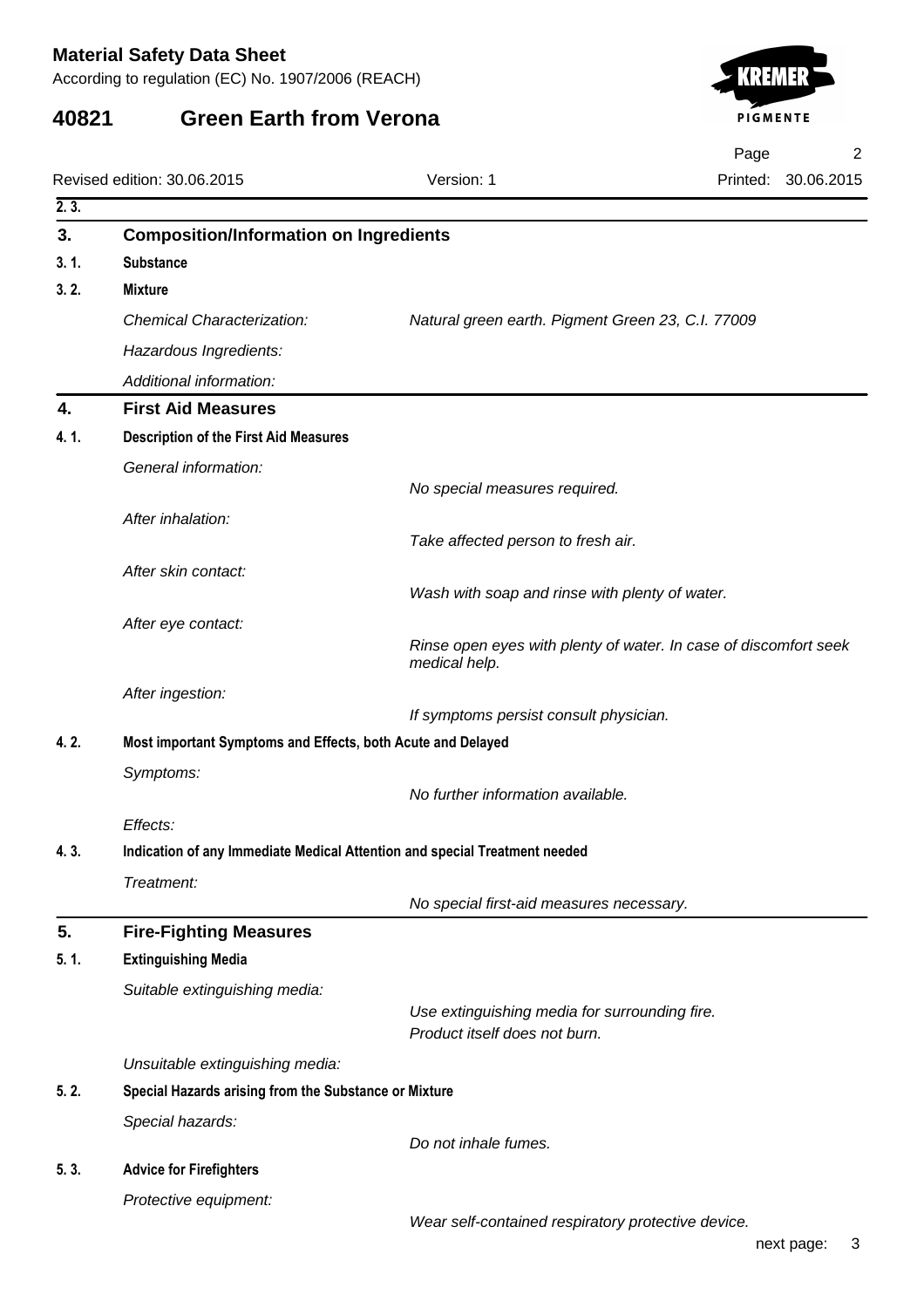According to regulation (EC) No. 1907/2006 (REACH)

## **40821 Green Earth from Verona**



Page 3

|      | Revised edition: 30.06.2015                                         | Version: 1                                                               | 30.06.2015<br>Printed: |
|------|---------------------------------------------------------------------|--------------------------------------------------------------------------|------------------------|
|      | Further information:                                                |                                                                          |                        |
| 6.   | <b>Accidential Release Measures</b>                                 |                                                                          |                        |
| 6.1. | Personal Precautions, Protective Equipment and Emergency Procedures |                                                                          |                        |
|      | Personal precautions:                                               |                                                                          |                        |
|      |                                                                     | Avoid formation of dust.                                                 |                        |
| 6.2. | <b>Environmental Precautions</b>                                    |                                                                          |                        |
|      | Environmental precautions:                                          |                                                                          |                        |
|      |                                                                     | No special measures required.                                            |                        |
| 6.3. | Methods and Material for Containment and Cleaning Up                |                                                                          |                        |
|      | Methods and material:                                               |                                                                          |                        |
|      |                                                                     | Clean up mechanically. Avoid dust formation.                             |                        |
| 6.4. | <b>Reference to other Sections</b>                                  |                                                                          |                        |
| 7.   | <b>Handling and Storage</b>                                         |                                                                          |                        |
| 7.1. | <b>Precautions for Safe Handling</b>                                |                                                                          |                        |
|      | Instructions on safe handling:                                      |                                                                          |                        |
|      |                                                                     | Avoid formation and deposition of dust. Provide adequate<br>ventilation. |                        |
|      | Hygienic measures:                                                  |                                                                          |                        |
|      |                                                                     | Wash hands at the end of work. Preventive skin protection                |                        |
|      |                                                                     | recommended.                                                             |                        |
| 7.2. | <b>Conditions for Safe Storage, including any Incompatibilities</b> |                                                                          |                        |
|      | Storage conditions:                                                 | Store in a cool and dry place.                                           |                        |
|      |                                                                     |                                                                          |                        |
|      | Requirements for storage areas and<br>containers:                   |                                                                          |                        |
|      |                                                                     | No special measures necessary.                                           |                        |
|      | Information on fire and explosion                                   |                                                                          |                        |
|      | protection:                                                         |                                                                          |                        |
|      |                                                                     | Do not store together with: foodstuffs, beverages and feed.              |                        |
|      | Storage class (VCI):                                                | $10 - 13$                                                                |                        |
|      | Further Information:                                                |                                                                          |                        |
| 7.3. | <b>Specific End Use(s)</b>                                          |                                                                          |                        |
|      |                                                                     |                                                                          |                        |
|      | Further information:                                                |                                                                          |                        |
| 8.   | <b>Exposure Controls/Personal Protection</b>                        |                                                                          |                        |
| 8.1. | <b>Parameters to be Controlled</b>                                  |                                                                          |                        |
|      | Parameters to be controlled (DE):                                   | TLV-TWA: 10 mg/m3                                                        |                        |
|      |                                                                     |                                                                          |                        |
|      | Parameters to be controlled (EC):                                   |                                                                          |                        |
|      | Derived No-Effect Level (DNEL):                                     |                                                                          |                        |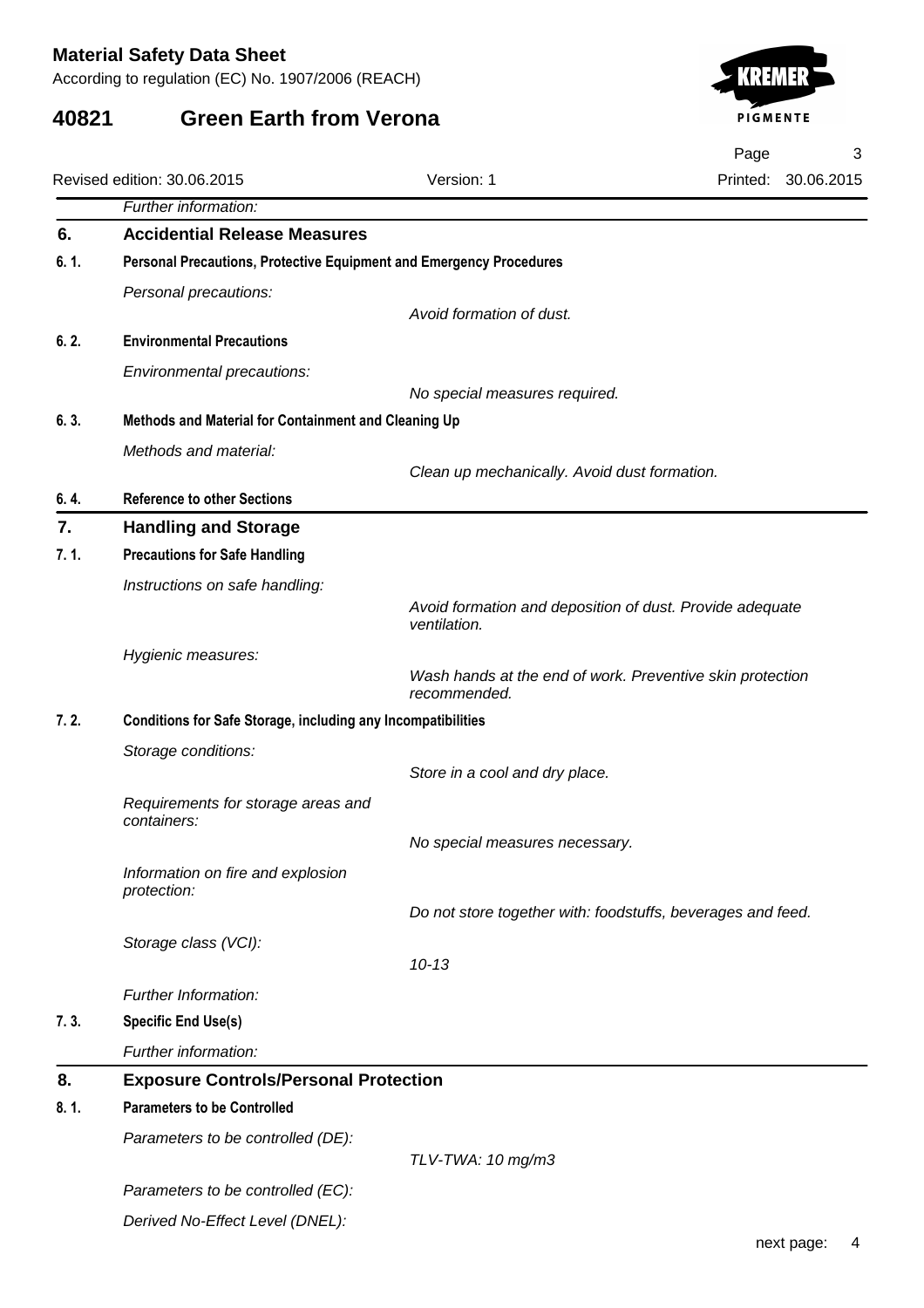According to regulation (EC) No. 1907/2006 (REACH)

### **40821 Green Earth from Verona**



|      |                                                        |                                                                                                                   | Page | 4                   |  |  |
|------|--------------------------------------------------------|-------------------------------------------------------------------------------------------------------------------|------|---------------------|--|--|
|      | Revised edition: 30.06.2015                            | Version: 1                                                                                                        |      | Printed: 30.06.2015 |  |  |
|      | <b>Predicted No-Effect Concentration</b><br>$(PNEC)$ : |                                                                                                                   |      |                     |  |  |
|      | Additional Information:                                |                                                                                                                   |      |                     |  |  |
| 8.2. | <b>Exposure Controls</b>                               |                                                                                                                   |      |                     |  |  |
|      | Technical protective measures:                         | Provide adequate ventilation.                                                                                     |      |                     |  |  |
|      | <b>Personal Protection</b>                             |                                                                                                                   |      |                     |  |  |
|      | General protective measures:                           | Do not inhale dust. Do not eat, drink or smoke while working.<br>Wash hands before breaks and at the end of work. |      |                     |  |  |
|      | Respiratory protection:                                | In case of formation of dust.                                                                                     |      |                     |  |  |
|      | Hand protection:                                       |                                                                                                                   |      |                     |  |  |
|      |                                                        | Protective gloves (EN 374)                                                                                        |      |                     |  |  |
|      | Protective glove material:                             |                                                                                                                   |      |                     |  |  |
|      | Eye protection:                                        | Safety glasses (EN 166)                                                                                           |      |                     |  |  |
|      | Body protection:                                       |                                                                                                                   |      |                     |  |  |
|      | Environmental precautions:                             |                                                                                                                   |      |                     |  |  |
| 9.   | <b>Physical and Chemical Properties</b>                |                                                                                                                   |      |                     |  |  |
| 9.1. |                                                        | <b>Information on Basic Physical and Chemical Properties</b>                                                      |      |                     |  |  |
|      | Form:                                                  | powder                                                                                                            |      |                     |  |  |
|      | Color:                                                 | bright green                                                                                                      |      |                     |  |  |
|      | Odor:                                                  | odorless                                                                                                          |      |                     |  |  |
|      | Odor threshold:                                        | No information available.                                                                                         |      |                     |  |  |
|      | pH-Value:                                              | not determined                                                                                                    |      |                     |  |  |
|      | Melting temperature:                                   | not available                                                                                                     |      |                     |  |  |
|      | <b>Boiling temperature:</b>                            | not applicable                                                                                                    |      |                     |  |  |
|      | Flash point:                                           | not combustible                                                                                                   |      |                     |  |  |
|      | Evaporation rate:                                      | not applicable                                                                                                    |      |                     |  |  |
|      | Flammability (solid, gas):                             | not applicable                                                                                                    |      |                     |  |  |
|      | <b>Upper explosion limit:</b>                          |                                                                                                                   |      |                     |  |  |

no information available next page: 5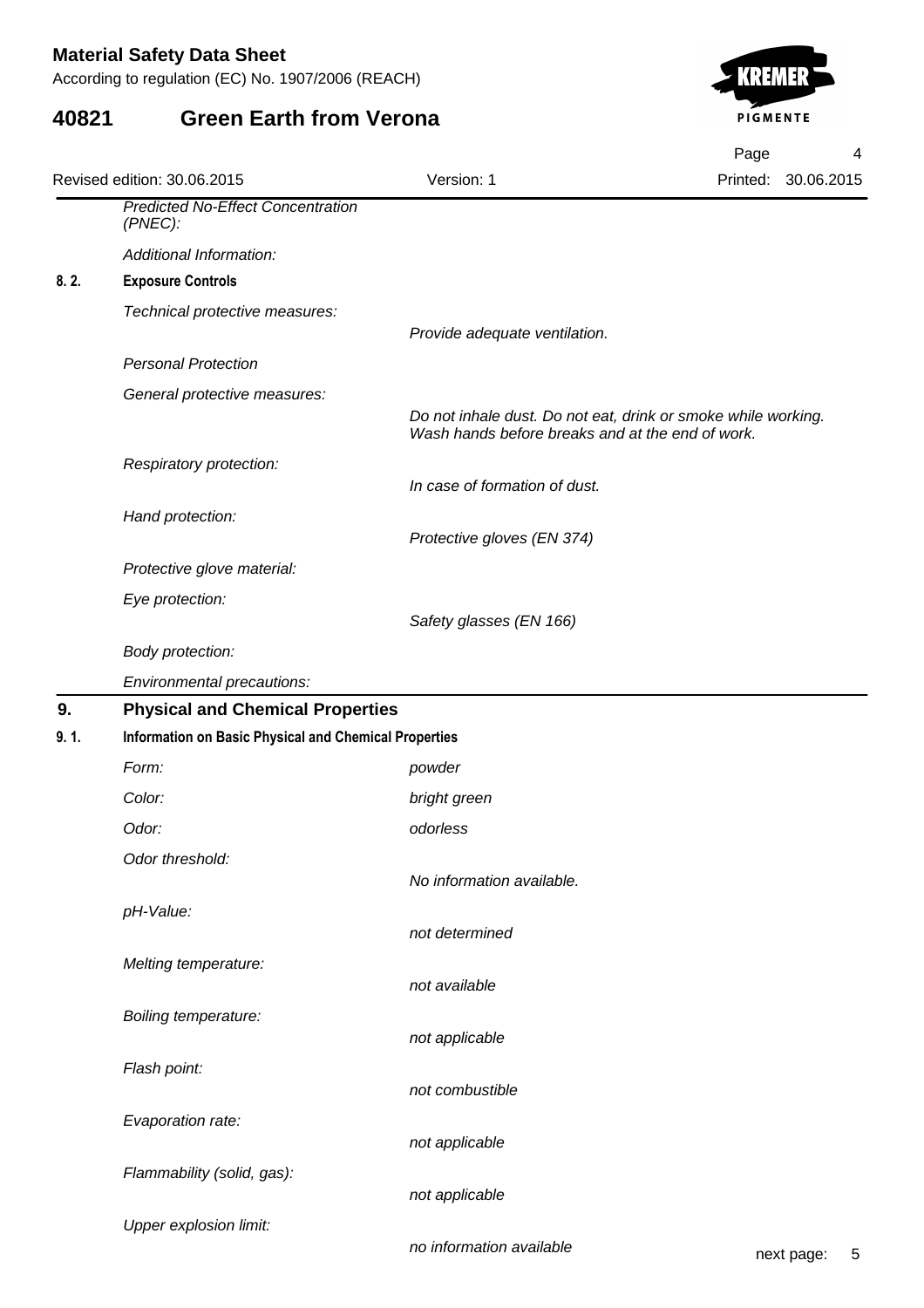According to regulation (EC) No. 1907/2006 (REACH)

#### **40821 Green Earth from Verona**



Printed: 30.06.2015 Page 5 Revised edition: 30.06.2015 Version: 1 Lower explosion limit: no information available Vapor pressure: not applicable Vapor density: No information available. Density: Solubility in water: insoluble Coefficient of variation (n-Octanol/Water): no information available Auto-ignition temperature: not applicable Decomposition temperature: No data available. Viscosity, dynamic: not applicable Explosive properties: not applicable Oxidizing properties: no information available Bulk density: not determined  **9. 2. Further Information** Solubility in solvents: Viscosity, kinematic Burning class: Solvent content: Solid content: Particle size: Other information: No further information. **10. Stability and Reactivity 10.1. Reactivity** Stable if used according to specifications. **10.2. Chemical Stability** Stable if used according to specifications. **10.3. Possibility of Hazardous Reactions** None if handled and stored according to specifications.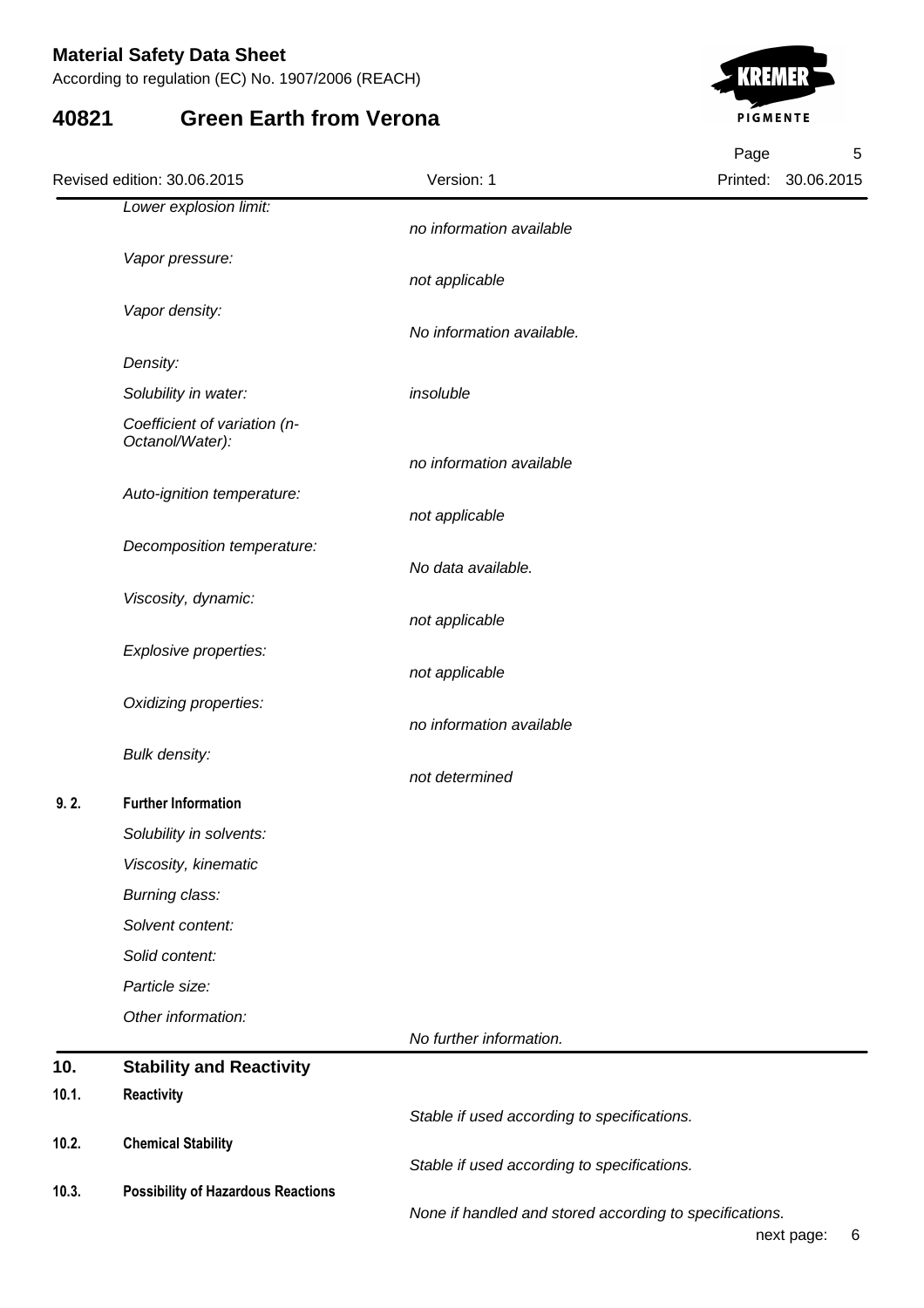According to regulation (EC) No. 1907/2006 (REACH)

## **40821 Green Earth from Verona**



|       |                                             |                                   | Page | 6                   |
|-------|---------------------------------------------|-----------------------------------|------|---------------------|
|       | Revised edition: 30.06.2015                 | Version: 1                        |      | Printed: 30.06.2015 |
| 10.4. | <b>Conditions to Avoid</b>                  |                                   |      |                     |
|       | Conditions to avoid:                        |                                   |      |                     |
|       |                                             | No information available.         |      |                     |
|       | Thermal decomposition:                      |                                   |      |                     |
|       |                                             | No further information available. |      |                     |
| 10.5. | <b>Imcompatible Materials</b>               | No information available.         |      |                     |
| 10.6. | <b>Hazardous Decomposition Products</b>     |                                   |      |                     |
|       |                                             | No information available.         |      |                     |
| 10.7. | <b>Further Information</b>                  |                                   |      |                     |
| 11.   | <b>Toxicological Information</b>            |                                   |      |                     |
| 11.1. | <b>Information on Toxicological Effects</b> |                                   |      |                     |
|       | <b>Acute Toxicity</b>                       |                                   |      |                     |
|       | LD50, oral:                                 |                                   |      |                     |
|       |                                             | No information available.         |      |                     |
|       | LD50, dermal:                               |                                   |      |                     |
|       |                                             | No information available.         |      |                     |
|       | LC50, inhalation:                           | No information available.         |      |                     |
|       |                                             |                                   |      |                     |
|       | Primary effects                             |                                   |      |                     |
|       | Irritant effect on skin:                    | No irritant effect known.         |      |                     |
|       | Irritant effect on eyes:                    |                                   |      |                     |
|       |                                             | Dust may irritate eyes.           |      |                     |
|       | Inhalation:                                 |                                   |      |                     |
|       |                                             | No information available.         |      |                     |
|       | Ingestion:                                  |                                   |      |                     |
|       |                                             | No information available          |      |                     |
|       | Sensitization:                              |                                   |      |                     |
|       |                                             | No information available.         |      |                     |
|       | Mutagenicity:                               | No data available.                |      |                     |
|       |                                             |                                   |      |                     |
|       | Reproductive toxicity:                      | No data available.                |      |                     |
|       | Cancerogenity:                              |                                   |      |                     |
|       |                                             | No data available.                |      |                     |
|       | Teratogenicity:                             |                                   |      |                     |
|       |                                             | No information available.         |      |                     |
|       | Specific target organ toxicity (STOT):      |                                   |      |                     |
|       |                                             | No data available.                |      |                     |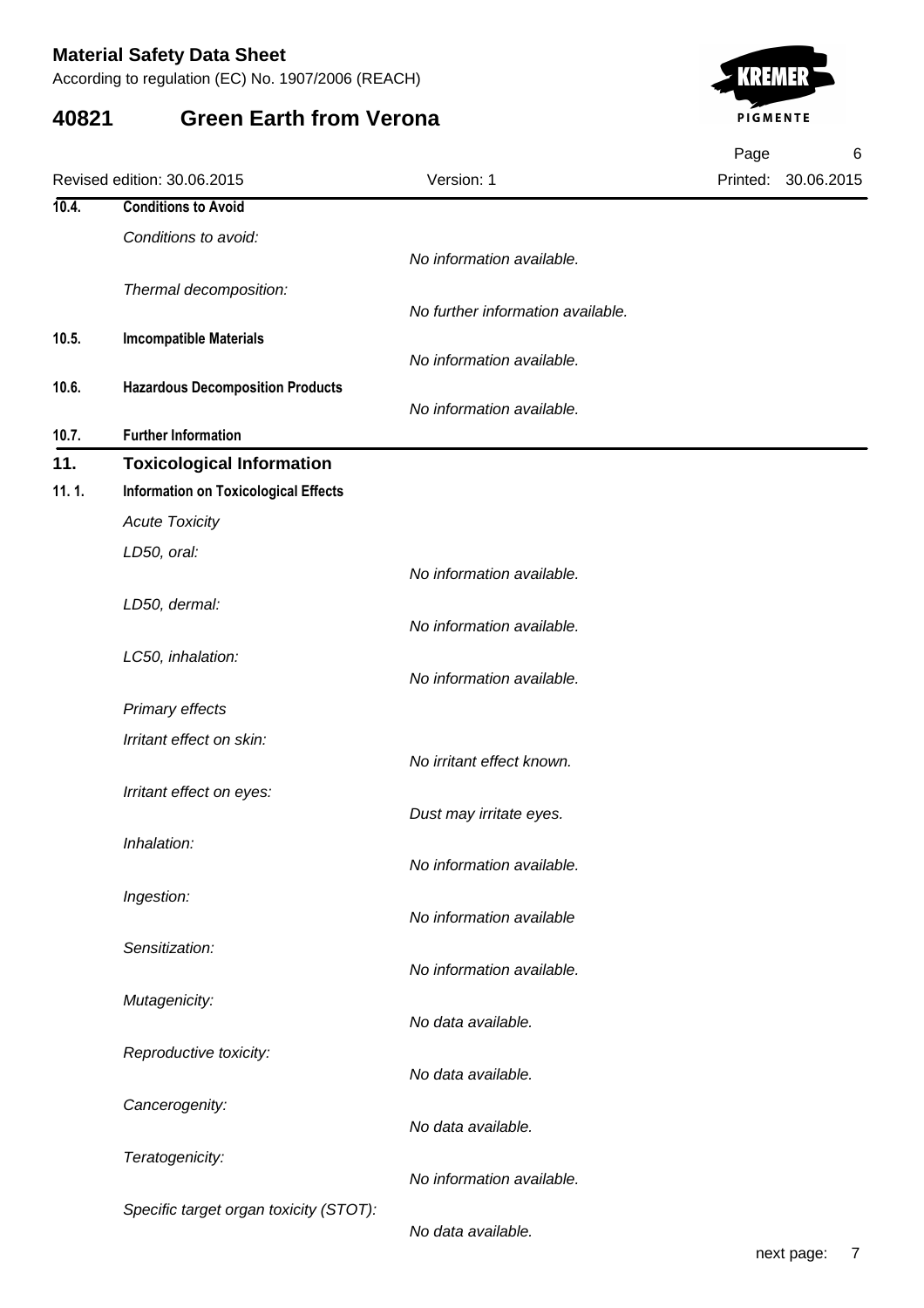According to regulation (EC) No. 1907/2006 (REACH)

## **40821 Green Earth from Verona**



Page 7

|       | Revised edition: 30.06.2015                                      | Version: 1                                      | Printed:<br>30.06.2015                                           |
|-------|------------------------------------------------------------------|-------------------------------------------------|------------------------------------------------------------------|
|       | Additional toxicological information:                            |                                                 |                                                                  |
|       |                                                                  | Acute or chronic effects are not expected.      |                                                                  |
| 12.   | <b>Ecological Information</b>                                    |                                                 |                                                                  |
| 12.1. | <b>Aquatic Toxicity</b>                                          | No toxicity expected.                           |                                                                  |
|       | Fish toxicity:                                                   |                                                 |                                                                  |
|       |                                                                  |                                                 |                                                                  |
|       | Daphnia toxicity:                                                |                                                 |                                                                  |
|       | Bacteria toxicity:                                               |                                                 |                                                                  |
|       | Algae toxicity:                                                  |                                                 |                                                                  |
| 12.2. | <b>Persistency and Degradability</b>                             | No information available.                       |                                                                  |
| 12.3. | <b>Bioaccumulation</b>                                           |                                                 |                                                                  |
|       |                                                                  | No information available.                       |                                                                  |
| 12.4. | <b>Mobility</b>                                                  |                                                 |                                                                  |
|       |                                                                  | Insoluble.                                      |                                                                  |
| 12.5. | <b>Results of PBT- und vPvP Assessment</b>                       |                                                 |                                                                  |
| 12.6. | <b>Other Adverse Effects</b>                                     | No data available.                              |                                                                  |
|       |                                                                  |                                                 |                                                                  |
|       | Water hazard class:                                              |                                                 |                                                                  |
|       | Behaviour in sewage systems:                                     |                                                 |                                                                  |
|       | Further ecological effects:                                      | Natural product. Environmentally not hazardous. |                                                                  |
|       |                                                                  |                                                 |                                                                  |
| 13.   | AOX Value:                                                       |                                                 |                                                                  |
| 13.1. | <b>Disposal Considerations</b><br><b>Waste Treatment Methods</b> |                                                 |                                                                  |
|       |                                                                  |                                                 |                                                                  |
|       | Product:                                                         |                                                 | Dispose of according to official national and local regulations. |
|       | European Waste Code (EWC):                                       |                                                 |                                                                  |
|       | Uncleaned packaging:                                             |                                                 |                                                                  |
|       |                                                                  | Uncontaminated packaging may be recycled.       |                                                                  |
|       | Waste Code No.:                                                  |                                                 |                                                                  |
| 14.   | <b>Transport Information</b>                                     |                                                 |                                                                  |
| 14.1. | <b>UN Number</b>                                                 |                                                 |                                                                  |
|       | ADR, IMDG, IATA                                                  |                                                 |                                                                  |
| 14.2. | <b>UN Proper Shipping Name</b>                                   |                                                 |                                                                  |
|       | ADR/RID:                                                         |                                                 |                                                                  |
|       |                                                                  |                                                 | No hazardous goods according to ADR (land transportation).       |
|       | IMDG/IATA:                                                       |                                                 |                                                                  |
|       |                                                                  | No hazardous goods according to IMDG.           |                                                                  |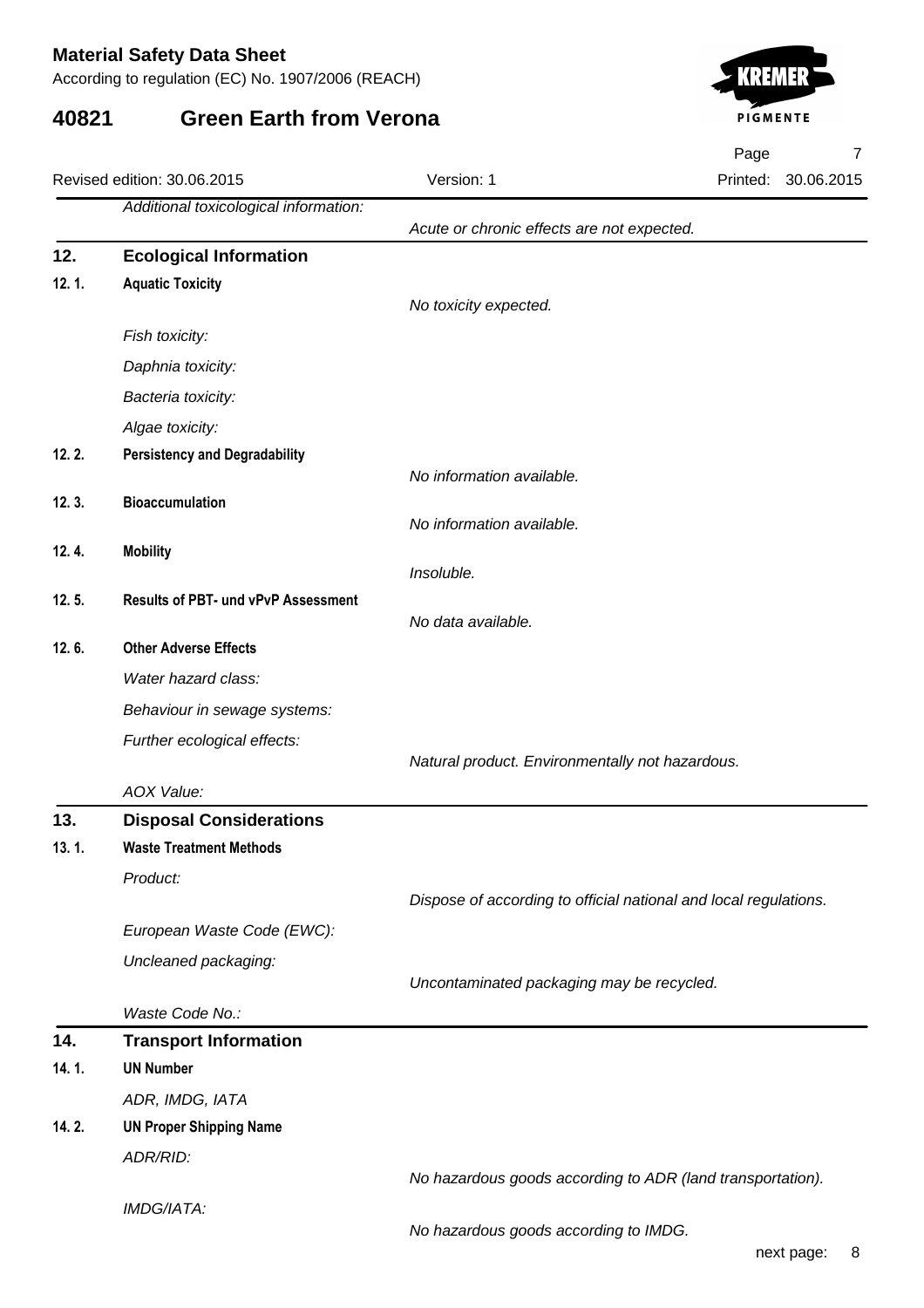According to regulation (EC) No. 1907/2006 (REACH)

## **40821 Green Earth from Verona**



|       |                                                                                                |                                                                                                                                                                                                  | Page     | 8          |
|-------|------------------------------------------------------------------------------------------------|--------------------------------------------------------------------------------------------------------------------------------------------------------------------------------------------------|----------|------------|
|       | Revised edition: 30.06.2015                                                                    | Version: 1                                                                                                                                                                                       | Printed: | 30.06.2015 |
| 14.3. | <b>Transport Hazard Classes</b>                                                                |                                                                                                                                                                                                  |          |            |
|       | <b>ADR Class:</b>                                                                              |                                                                                                                                                                                                  |          |            |
|       |                                                                                                | not applicable                                                                                                                                                                                   |          |            |
|       | Hazard no.:                                                                                    |                                                                                                                                                                                                  |          |            |
|       | Classification code:                                                                           |                                                                                                                                                                                                  |          |            |
|       | Tunnel no.:                                                                                    |                                                                                                                                                                                                  |          |            |
|       | IMDG Class (sea):                                                                              |                                                                                                                                                                                                  |          |            |
|       | Hazard no.:                                                                                    |                                                                                                                                                                                                  |          |            |
|       | EmS No.:                                                                                       |                                                                                                                                                                                                  |          |            |
|       | <b>IATA Class:</b>                                                                             |                                                                                                                                                                                                  |          |            |
|       |                                                                                                | not applicable                                                                                                                                                                                   |          |            |
|       | Hazard no.:                                                                                    |                                                                                                                                                                                                  |          |            |
| 14.4. | <b>Packaging Group</b>                                                                         |                                                                                                                                                                                                  |          |            |
|       | ADR/RID:                                                                                       |                                                                                                                                                                                                  |          |            |
|       |                                                                                                | not applicable                                                                                                                                                                                   |          |            |
|       | IMDG:                                                                                          |                                                                                                                                                                                                  |          |            |
|       | IATA:                                                                                          |                                                                                                                                                                                                  |          |            |
| 14.5. | <b>Environmental Hazards</b>                                                                   |                                                                                                                                                                                                  |          |            |
| 14.6. |                                                                                                | None                                                                                                                                                                                             |          |            |
|       | <b>Special Precautions for User</b>                                                            | Not classified as a dangerous good under transport regulations.                                                                                                                                  |          |            |
| 14.7. | Transportation in Bulk according to Annex II of MARPOL 73/78 and IBC-Code                      |                                                                                                                                                                                                  |          |            |
| 14.8. | <b>Further Information</b>                                                                     |                                                                                                                                                                                                  |          |            |
| 15.   | <b>Regulatory Information</b>                                                                  |                                                                                                                                                                                                  |          |            |
| 15.1. | Safety, Health and Environmental Regulations/Legislation specific for the Substance or Mixture |                                                                                                                                                                                                  |          |            |
|       | Water hazard class:                                                                            |                                                                                                                                                                                                  |          |            |
|       |                                                                                                | 0, not hazardous                                                                                                                                                                                 |          |            |
|       | Local regulations on chemical accidents:                                                       |                                                                                                                                                                                                  |          |            |
|       | <b>Employment restrictions:</b>                                                                |                                                                                                                                                                                                  |          |            |
|       | Restriction and prohibition of application:                                                    |                                                                                                                                                                                                  |          |            |
|       | Technical instructions on air quality:                                                         |                                                                                                                                                                                                  |          |            |
| 15.2. | <b>Chemical Safety Assessment</b>                                                              |                                                                                                                                                                                                  |          |            |
|       |                                                                                                | Exempted from the mandatory REACH Registration (Annex V).                                                                                                                                        |          |            |
| 15.3. | <b>Further Information</b>                                                                     |                                                                                                                                                                                                  |          |            |
| 16.   | <b>Other Information</b>                                                                       |                                                                                                                                                                                                  |          |            |
|       |                                                                                                | This product should be stored, handled and used in accordance<br>with good hygiene practices and in conformity with any legal<br>requilations. This information contained herein is based on the |          |            |

regulations. This information contained herein is a present state of knowledge and is intended to describe our product